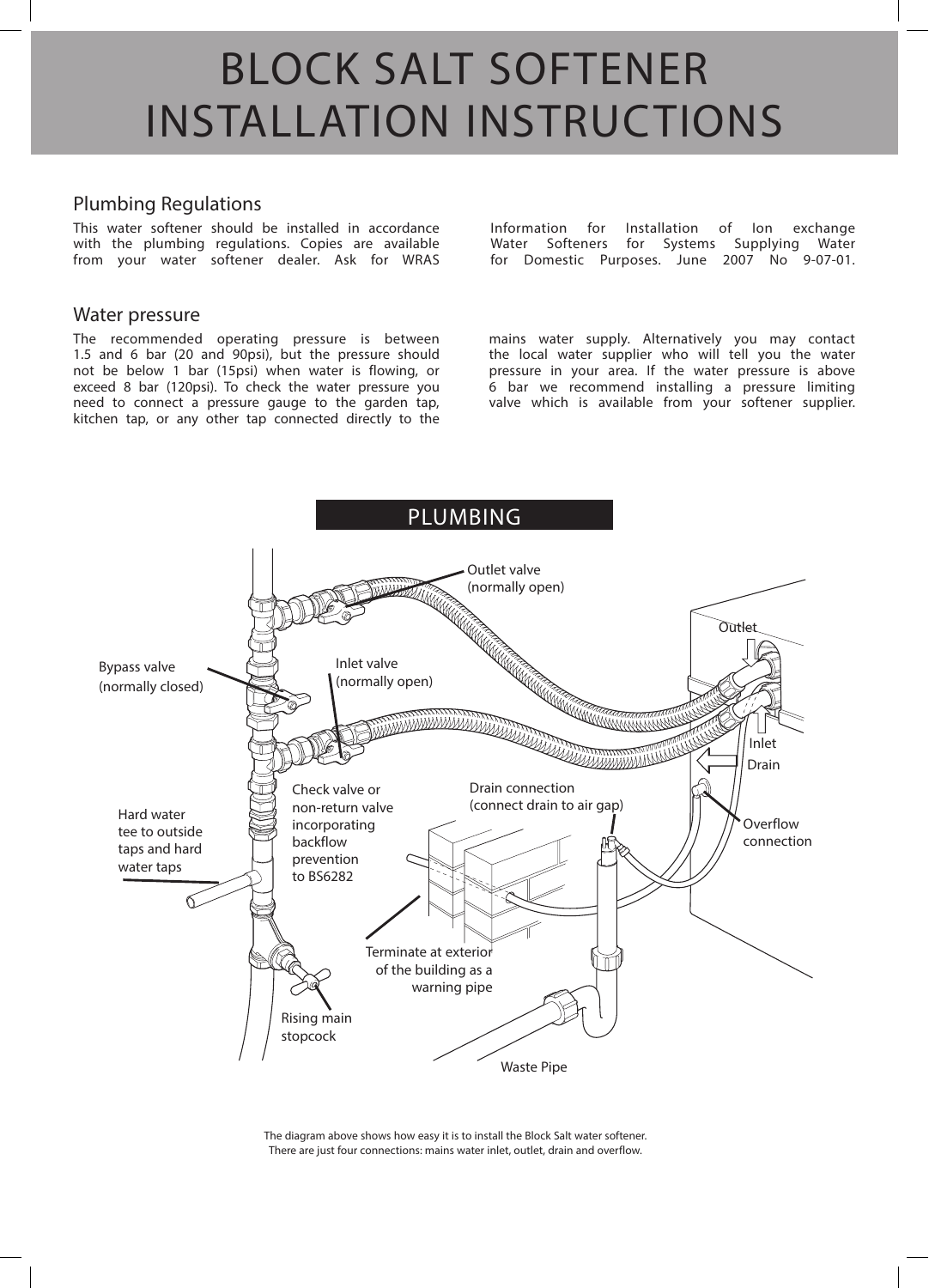#### 1 DRAIN RISING MAIN

 Before cutting the rising main, turn off the stopcock and open an upstairs tap that is fed from the roof storage tank. Run sufficient water so that the ball valve feeding the tank opens. Then turn on the kitchen sink cold tap and let it run until it stops. Your rising main is now empty.

# **3** PLUMB INLET, OUTLET & DRAIN

 Remove the red plastic caps from the softener inlet, outlet and drain. Run the pipe-work from the bypass to the water softener using WRAS approved flexible hose. Connect Hose connectors, nuts and washers as diagram.

 Connect the 3/8" drain tube via the air gap fitting by pushing the tube firmly into the connection. Run the tube to a convenient drain and connect to the drain via the air gap fitting. If the drain runs outside it must be protected from freezing.



tube must not exceed 3m and the discharge point should be below the top of the softener. The length of the drain tube may be increased by 1m, and the discharge point above the top of the softener may increase by

0.5m, for each 1 bar above 2 bar.

#### 2 **INSTALL CHECK** VALVE & BYPASS

 Cut the rising main and fit the three valves as shown to form a bypass. Install proprietary valves with direction of flow as indicated. Garden taps and hard water drinking taps, if fitted, should be teed  $\sqrt{a}$  off before the bypass. You may have to run additional pipe-work to alter the existing plumbing. A check valve (complying with BS6282) must be fitted in the rising main before the bypass.

# **4 PLUMB OVERFLOW**

 Connect the overflow hose to the overflow elbow on the side of the cabinet. No securing clip is necessary as it is not under pressure. The hose should be run downhill all the way and terminate at the exterior of the building if possible.

# Where to fit a pressure reducing valve  $\mathbb{R}$  3 bar pressure



# 15mm Indirect system

On a traditional indirect system with a roof storage tank the pressure limiting valve should be installed after the rising main stopcock and before the bypass set. It may be installed before or after the hard water tee to the outside tap and drinking tap etc.



#### 22mm Direct system

On the more modern direct system there is normally a 3 bar pressure limiting valve. This must always be installed after the water softener bypass. If you connect the 3 bar pressure reducing valve before the water softener there will be insufficient flow.



#### 22mm Direct system

Where you have a direct heating system with the inlet pressure above 6 bar then an additional pressure limiting valve should be fitted after the stopcock and before the bypass. Note that the 3 bar pressure limiting valve must always be installed after the bypass.

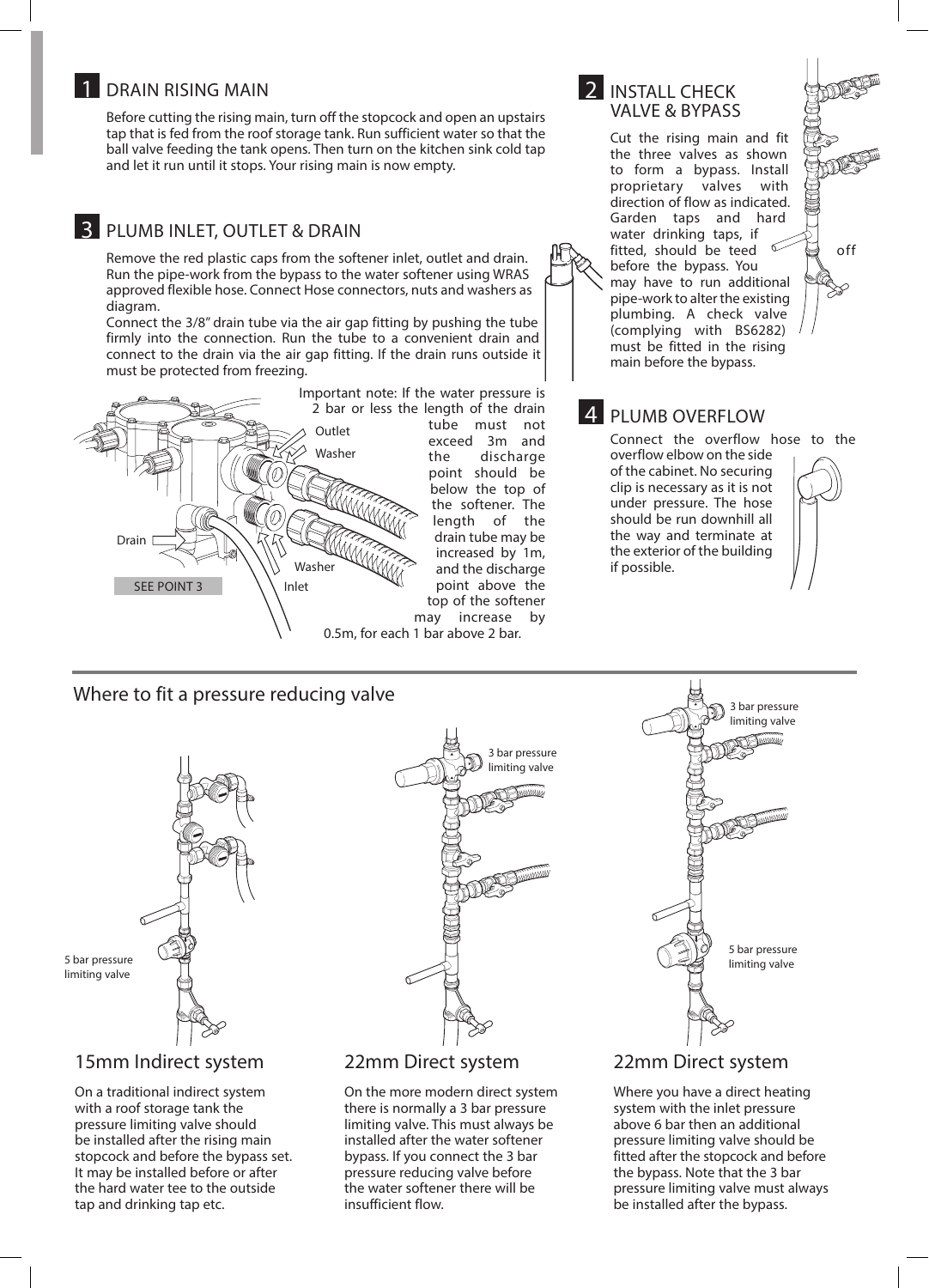# WARNINGS AND ADVICE

#### Installation Position

Do not install the water softener next to a boiler where it may be subjected to excessive heat.

#### Freezing

The softener and pipework including the drain must be installed such that the installation is not subjected to freezing conditions.

#### Hoses

The hoses must be approved hoses as supplied in the recommended installation kit. Do not use washing machine or garden hose as these are not suitable.

#### Heat

Do not run the hoses close to boilers, radiators, or hot water pipes. Never run behind boilers or radiators. Remember, heat melts hoses.

# Hard Water Tap

We recommend the provision of a separate hard water tap at the kitchen sink, wherever practicable. Alternatively, a utility area or other convenient location will suffice.



People on a medically prescribed low sodium diet are advised to drink unsoftened water. It is recommended that unsoftened water is used for the mixing of infant feed preparation for infants below the age of six months. There is no current legal requirement for the provision of hard water for drinking and there is no evidence to indicate that there is any health risk, but the Department of Health and the DWI along with the water suppliers recommend one.

# Condensation

In some damp kitchen environments there is a problem with condensation. To prevent this lag the pipe-work connected to the softener.

#### Electrical Earth Bonding

If you alter the rising main pipework, ensure that you maintain the integrity of the earth bonding.

# **Dishwashers**

When installing a water softener, note should be taken of whether the dishwasher should be connected to the

# Drain connection

hard or soft supply. Consult the dishwasher manufacturers' instructions for advice.

#### New Dwellings

When installing a softener into a new dwelling the softener should not be put into service before the entire plumbing system has been completed and flushed.

#### Hygiene

Remember that you are dealing with drinking water. Exercise normal domestic hygiene precautions particularly when breaking into the water supply and connecting the bypass system. Flush the system thoroughly before use.

# Kitchen Units

When installing a Block Salt Softener inside a kitchen base unit, you must either: A cut through the floor of the unit so that the water softener sits on the kitchen floor, or B fit supports underneath the floor of the kitchen unit to sustain the very heavy weight of the water softener.

The drain tube is connected to the grey JG elbow. The tube must be pushed into the elbow 20mm to ensure a leak free joint. Check joint does not leak during regeneration.